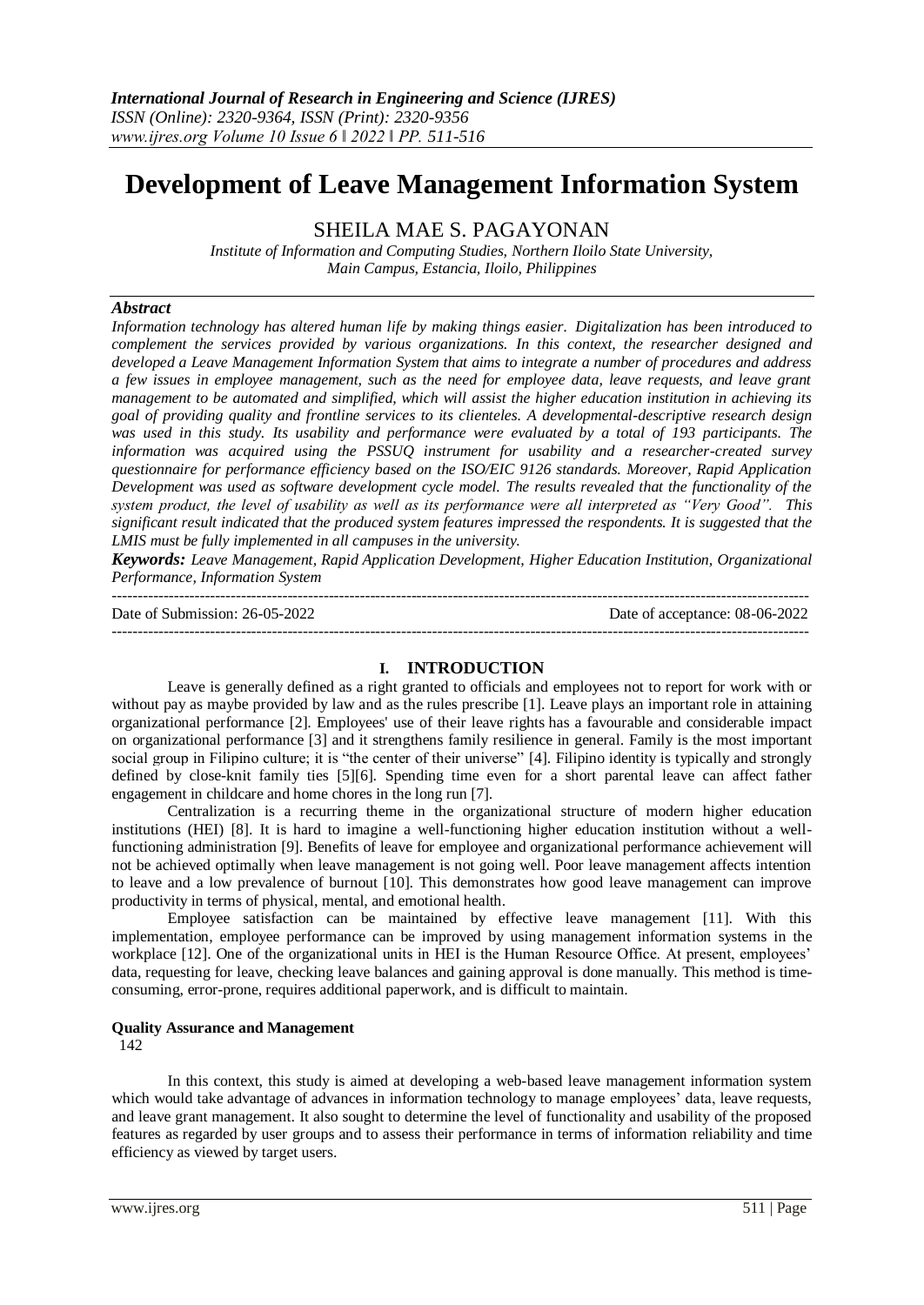## **1.1 Conceptual Framework of the Study**

Figure 1 presented the conceptual framework of the study. The inputs were the essential part of the system in order to produce relevant output of reports such as the following: employees' data and leave credits. The data inputs were securely processed and managed by the Leave Management Information System for a better output. The system's outputs included organized electronic records of employees' data, quick retrieval of relevant papers, and a methodical approach to leave management request and approval.

## **Figure 1. The Conceptual Framework of the Study**



## **1.2 Objectives of the Study**

The main objective of the study is to design and develop a web-system that is simple and complete for the convenience of Human Resource Management Officer (HRMO) and employees of Northern Iloilo State University, Estancia, Iloilo in pursuit in achieving high and quality organizational performance,

The researcher also determines the level of functionality, usability and performance of the Leave Management Information System.

# **II. METHODOLOGY**

# **2.1 Software Development Life Cycle Model**

For the software development activities, the study used the Rapid Application Development (RAD) paradigm as the software development life cycle. Prototypes are used in the RAD model as a working model that is integrated into the final product [13]. Prototyping and iterative development are required. The planning required for building the product is included in the process of writing the program. A prototype is an essentially equivalent functioning model of a product component [14]. Users are given the prototype to test and provide feedback, after which it is re-analyzed and changed, and a second prototype is created. The cycle repeats itself until users and developers agree on a final system [15].

The RAD model consisted of four phases namely requirements planning phase, user design phase, rapid construction phase and cutover phase [16]. At each phase, the researcher performs specific activities leading to the phase's deliverable. Figure 2 shows the RAD model.



**Figure 2. The Rapid Application Model**

# **2.2 Physical Network Topology**

The physical network topology visualized the communication schemes of physical networks and its arrangement. The physical network topology illustrates the placement of the components in the network. It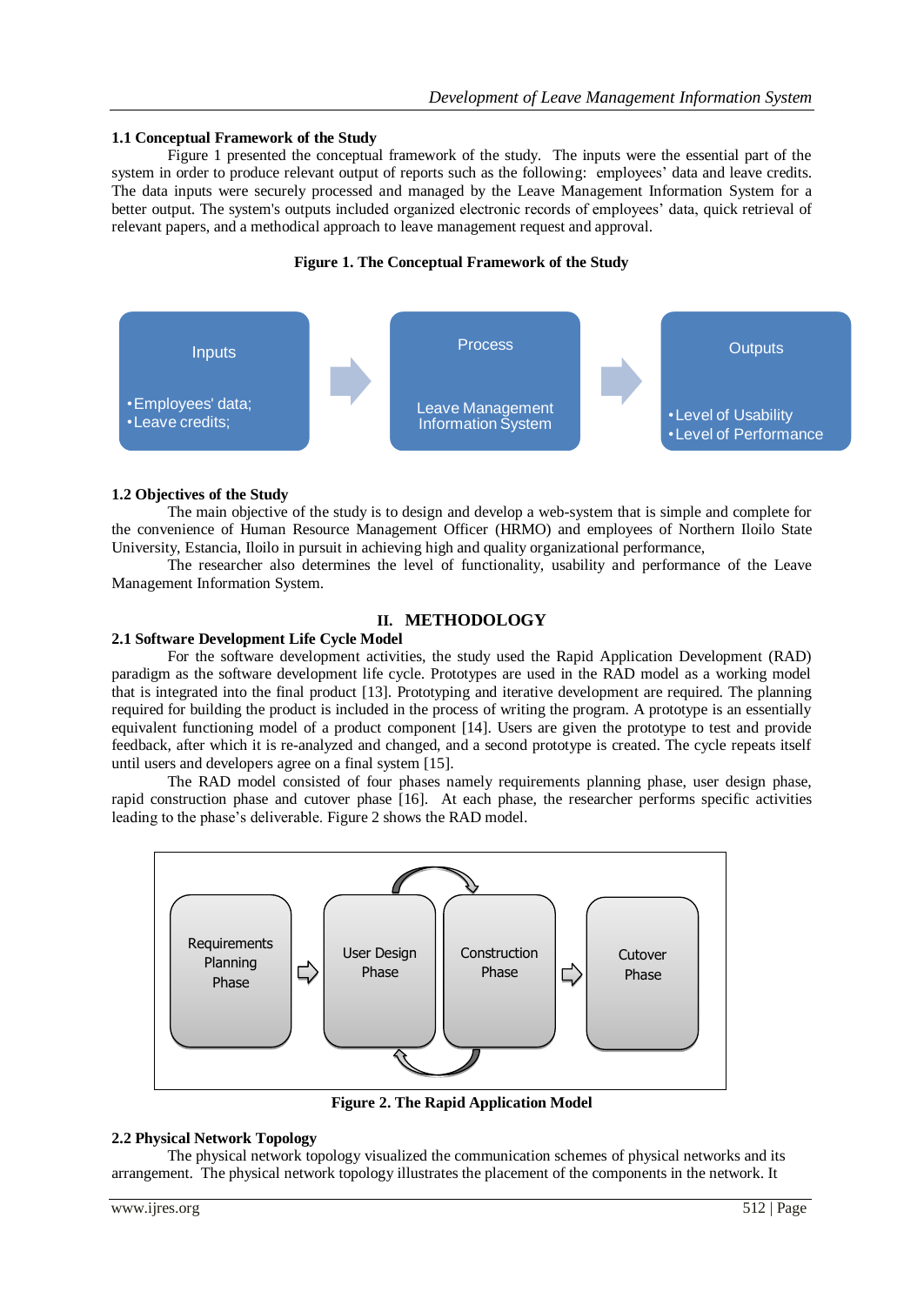showed the configuration of cables, computers, and other devices. Since the system was a web-based system. It can run on one or more computer in a network and can be accessed via a web browser using an assigned Internet Protocol (IP) Address of the server where the program and manipulation of data were stored. Figure 3 shows the physical network topology of the system.



**Figure 3. Physical Network Topology of the System.**

# **2.3 Application Architecture Model**

The application architecture model describes the recommended layouts for the core functions. The diagram depicted the hierarchy of the proposed system's primary logical components. Logical architecture identifies the software components required to implement a solution, displays their interdependencies, and distributes them along logical levels. The physical distribution of components and functions on servers, computers, networks, and remote sites was the focus of tiers. The N-tier architecture was used in this research. Client–server architecture divides the system's functionality into services, each of which is offered by a separate server. Clients are those who use these services and must connect to servers in order to do so [17]. It consists of four layers namely the presentation layer, the application and logic layers also known as the business layer, the data manipulation layer, and the database layer.

The presentation layer, often known as the graphical user interface (GUI), integrated the functionalities that allowed the user to interact with the system. The display layer was executed at the web browser via local hosting in the server version of Leave Management Information System. The business layer enclosed the required business logic and implemented the system's principal functionality. The suggested system's data manipulation layer implemented the procedures involving the maintenance of records. The database, tables, and records were all handled by the My Structured Query Language (MySQL) database server.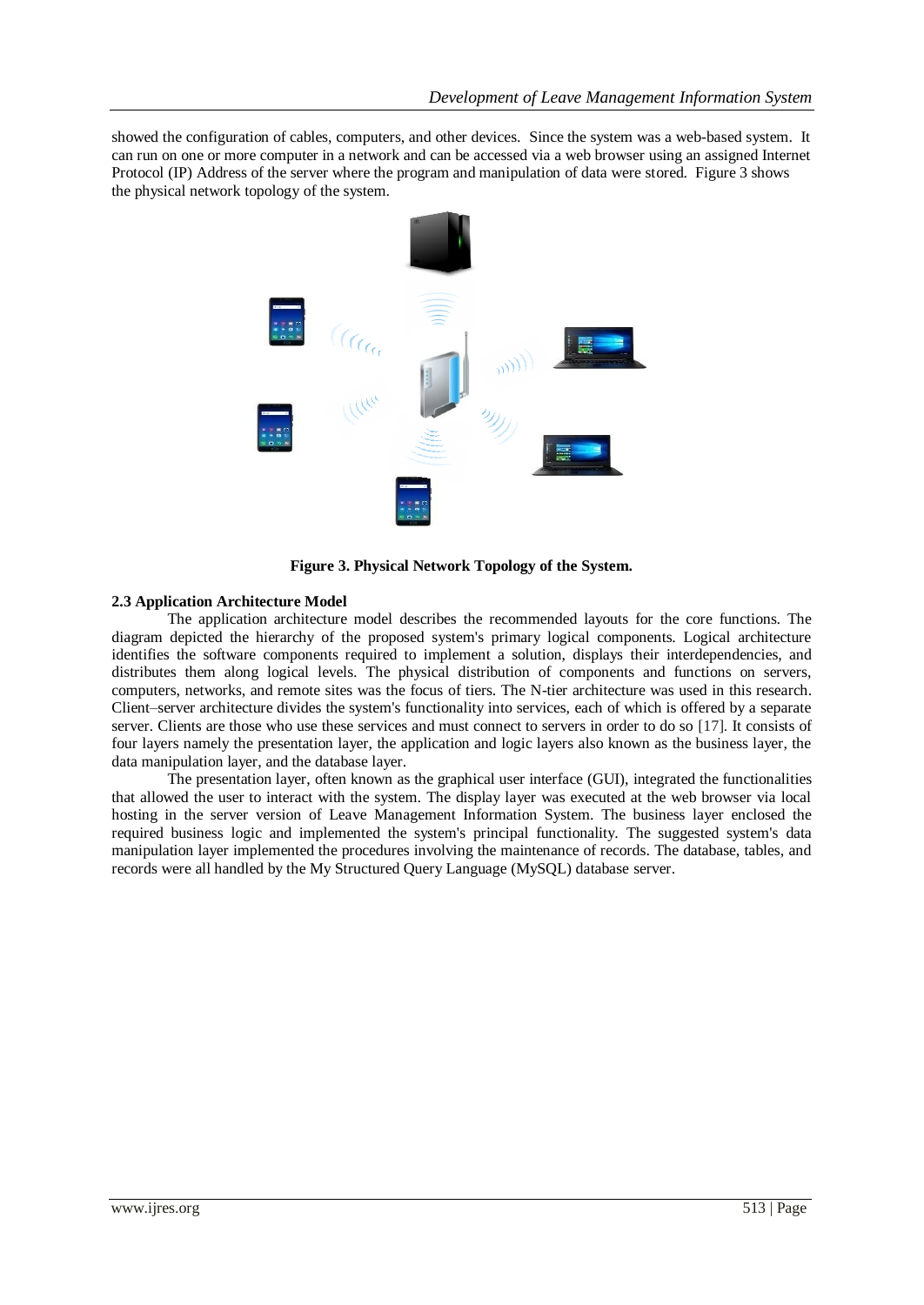

Figure 4. Application Architecture Model of the System.

# **III. RESULTS AND DISCUSSION**

The results obtained are as discussed below:

# **3.1 Functionality of the System Product**

The table below shows the result of the respondent's feedback on the functionality of the system product in terms of functional appropriateness, functional correctness, and functional completeness. On the extent of designing the system product to end-users, the functional appropriateness  $(M= 4.52)$ , functional correctness (M=4.65) and functional completeness (M=4.70) were described as "Very Good".

These findings simply suggested that with the system product when implemented, the recording of employees' data, as well as leave credits earned, leave grants approval to target end-users, had a high level of suitability. The recording and retrieving of employees' records in electronic format were provided in a fast and efficient way. As needed by the users, the system product should enhance the day to day transactions being provided to the clienteles. Table 1 shows the results.

| <b>Table 1. Respondents Fecubacks on the Functionality of the system Frounci.</b>                                                                                                                                                                                                                                                         |      |                              |  |
|-------------------------------------------------------------------------------------------------------------------------------------------------------------------------------------------------------------------------------------------------------------------------------------------------------------------------------------------|------|------------------------------|--|
| <b>Implementation Indicators</b>                                                                                                                                                                                                                                                                                                          | Mean | <b>Verbal Interpretation</b> |  |
| functional appropriateness<br>a.                                                                                                                                                                                                                                                                                                          | 4.52 | Verv Good                    |  |
| functional correctness                                                                                                                                                                                                                                                                                                                    | 4.65 | Verv Good                    |  |
| functional completeness                                                                                                                                                                                                                                                                                                                   | 4.70 | Verv Good                    |  |
| $\mathbf{I}$ , $\mathbf{I}$ , $\mathbf{I}$ , $\mathbf{0}$ , $\mathbf{0}$ , $\mathbf{0}$ , $\mathbf{0}$ , $\mathbf{0}$ , $\mathbf{0}$ , $\mathbf{0}$ , $\mathbf{0}$ , $\mathbf{0}$ , $\mathbf{0}$ , $\mathbf{0}$ , $\mathbf{0}$ , $\mathbf{0}$ , $\mathbf{0}$ , $\mathbf{0}$ , $\mathbf{0}$ , $\mathbf{0}$ , $\mathbf{0}$ , $\mathbf{0}$ , |      |                              |  |

**Table 1. Respondents' Feedbacks on the Functionality of the System Product.**

 *Legend: 1.00-1.80 (Poor); 1.81-2.60 (Fair); 2.61-3.40 (Average); 3.41-4.20 (Good); 4.21-5.00 (Very Good);*

# **3.2 Level of Usability**

Usability features is the ability of the system product to be understood, learned, operated, accessed and provides visual appearance, under specified settings of the system. The level of usability of the system was evaluated in terms of understandability, learnability, operability, accessibility, and user interface aesthetics. The respondents' feedbacks for the level of usability in terms of understandability (M=4.62), learnability (M=4.74), operability (M=4.72), accessibility (M=4.61), and user interface aesthetics (M=4.59) were all interpreted as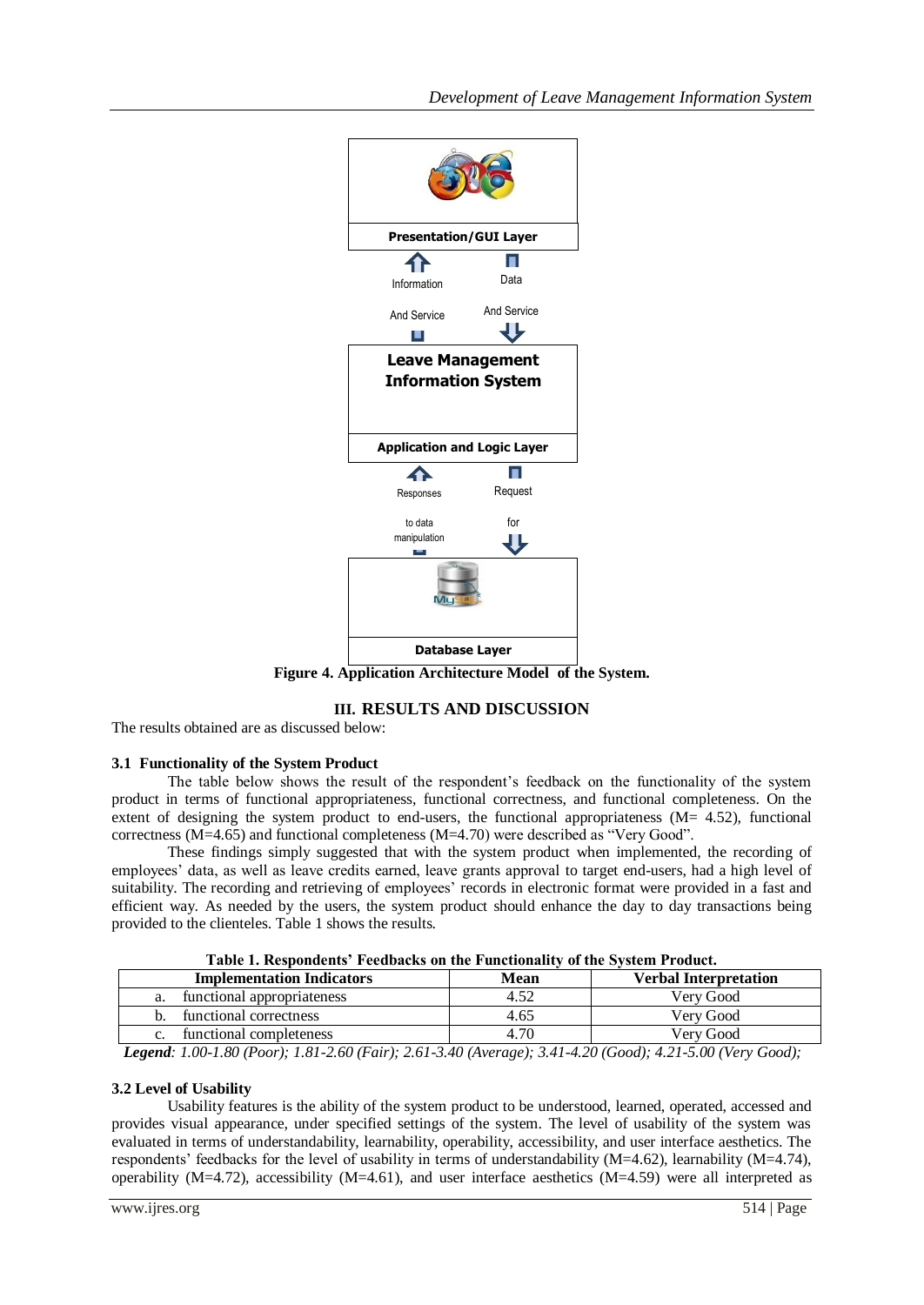"Very Good". Findings revealed that the system product, when utilized, possessed a high level of usability wherein end-users were able to easily understand due to its simple design and features. Table 2 shows the result.

| <b>Implementation Indicators</b> | Mean | <b>Verbal Interpretation</b> |
|----------------------------------|------|------------------------------|
| understandability<br>a.          | 4.62 | Very Good                    |
| learnability                     | 4.74 | Verv Good                    |
| operability<br>c.                | 4.72 | Very Good                    |
| accessibility                    | 4.61 | Verv Good                    |
| user interface aesthetics<br>e.  | 4.59 | Very Good                    |

**Table 2. Respondents' Feedbacks on the Usability of the System Product.**

 *Legend: 1.00-1.80 (Poor); 1.81-2.60 (Fair); 2.61-3.40 (Average); 3.41-4.20 (Good); 4.21-5.00 (Very Good);*

### **3.3 Performance Evaluation of the System Product**

Performance is the capability of the system product to provide total effectiveness in relation to the utilization of resources. The performance of the system was evaluated in terms of reliability and efficiency. The results showed that the performance of the system product in terms of reliability (M=4.71) and time efficiency (M=4.68) were all interpreted as "Very Good".

Findings revealed that the system product upon evaluation was able to manage employees 'data and leave management in the day to day transactions of the Human Resource Office. The respondents believed that the throughput procedure and response time were outstanding. The system product was able to deliver actual results and capable of assisting in the day to day transactions of the office. The most important transactions such as, leave credits monitoring of NISU employees and updating of employees' data primarily catered the daily activities of Human Resource Office. Table 3 shows the performance evaluation of the system product.

|  |  |  | Table 3. The Performance Evaluation of the System Product. |  |  |  |  |
|--|--|--|------------------------------------------------------------|--|--|--|--|
|--|--|--|------------------------------------------------------------|--|--|--|--|

| <b>Implementation Indicators</b> | Mean | <b>Verbal Interpretation</b> |
|----------------------------------|------|------------------------------|
| reliability                      |      | Verv Good                    |
| time efficiency                  | 4.68 | Verv Good                    |

*Legend: 1.00-1.80 (Poor); 1.81-2.60 (Fair); 2.61-3.40 (Average); 3.41-4.20 (Good); 4.21-5.00 (Very Good);*

# **IV. CONCLUSION**

### In view of the results of the study, the following conclusions were arrived:

The Leave Management Information System was able to handle daily transactions concerning employees' data, leave credits monitoring, and leave request and approval which was an important aspect of the university's quality management system in providing excellent services to its employees.

Furthermore, due to its straightforward design and features that are simple to comprehend, access, and apply, the Leave Management Information System proved to be user-friendly.

Leave Management Information System was made conveniently and rapidly available for use by the individual in need, which was an excellent organizational practice.

In terms of accuracy and timeliness of information given to clients, the system met the expectations of the HRMO and the Faculty and Staff of NISU Estancia, Iloilo, Philippines.

### **V. RECOMMENDATIONS**

From the findings and conclusions of the study, the following recommendations were strongly suggested:

1. Since automation and computerization were adapted and used in most offices and schools, it may be suggested that the Leave Management Information System shall be implemented and used by Northern Iloilo State University to help the HRMO in managing records of employees and leave management as good practice in the performance of an organization.

2. The university may continue to update the system which may help to maximize its potential and improve its functionalities, usability, and efficiency.

3. A similar study should be made with the integration of Short Messaging Systems (SMS) Technology for notifications of leave request and approval.

4. Since NISU is composed of seven campuses, it is highly recommended that the University replicates the system for better practice of the organization.

5. Furthermore, it is suggested that another study shall be conducted to modernize the LMIS and put it online for centralized leave management and effective method of tracking leave request.